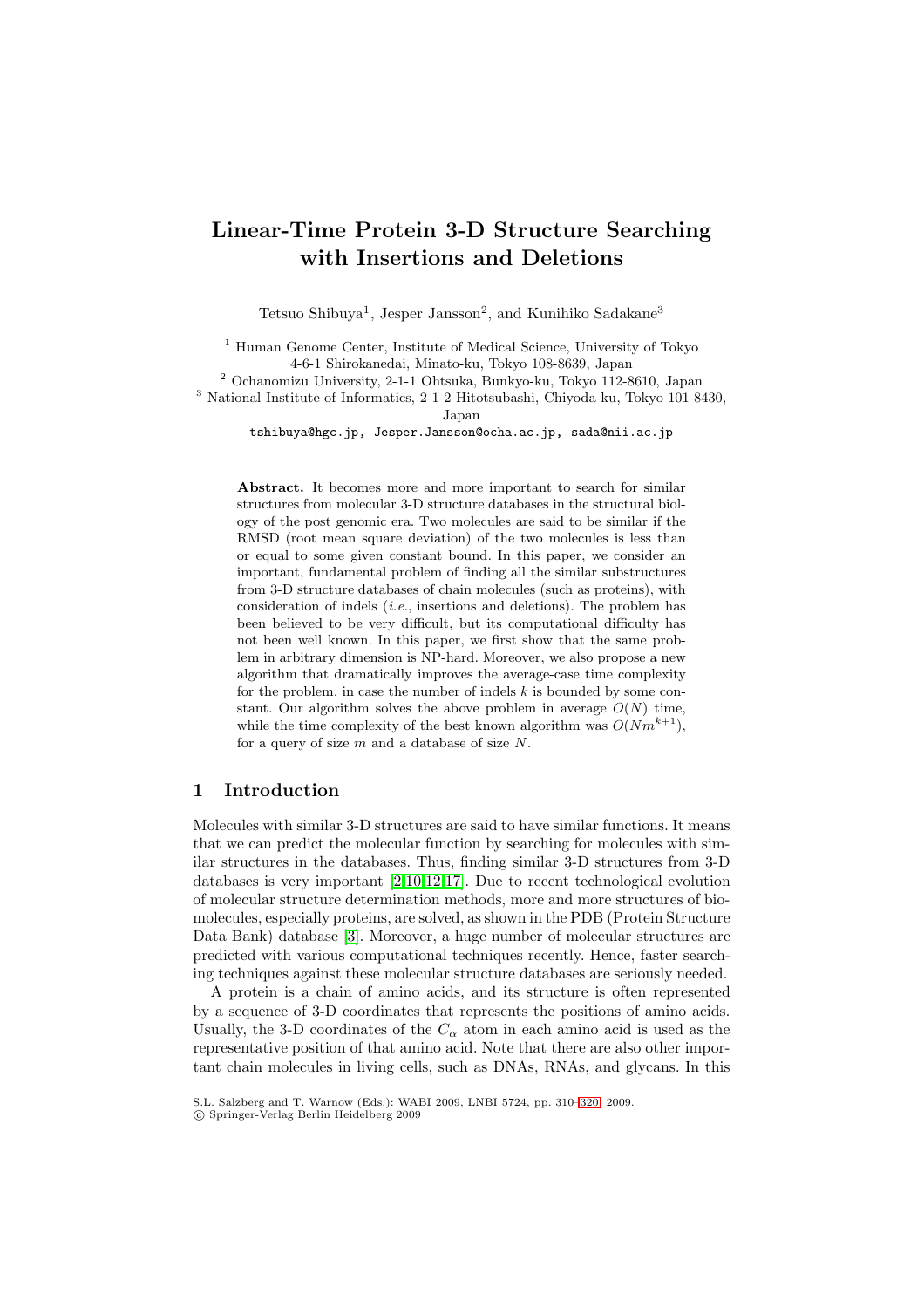paper, we consider a problem of searching for similar structures from a structure database of chain molecules, which consists of sequences of 3-D coordinates that represent molecular structures.

The RMSD (Root Mean Square Deviation) [1,9,14,15,17,20,21] is the most widely-used similarity measure between molecular structures, which is also used in various other fields, such as robotics and computer vision. It determines geometric similarity between two same-length sequences of 3-D coordinates. It is defined as the square root of the minimum value [of](#page-9-4) [t](#page-9-5)[he](#page-9-6) [ave](#page-9-7)[ra](#page-10-0)[ge s](#page-10-1)[qua](#page-10-2)red distance between each pair of corresponding atoms, over all the possible rotations and translations. (See section 2.2 for more details.) The RMSD measure corresponds to the Hamming distance in the textual pattern matching, from the viewpoint that it does not consider any indels (*i.e.*, insertions and deletions) between them. In the case of textual string comparison, especially comparison of two textual strings of bio-molecules [\(suc](#page-2-0)h as proteins and DNA), we often prefer to use the string alignment score that considers indels to compare two bio-sequences, rather than the Hamming distance. Likewise, it is also important to consider indels when we compare two molecular 3-D structures. But it is much harder than the textual string cases to compare two 3-D structures with consideration of indels, though an ordinary pair-wise alignment algorithm for textual strings requires only quadratic time.

In this paper, we consider a problem of searching for substructures of database structures whose RMSDs to a given query is within some constant, permitting indels. It is widely known that the contact map problem [13] is NP-hard and the structure alignment problems are believed to be very difficult. But the difficulty of our problem is unknown, as our problem is different from the contact map problem. We show in this paper that our problem is also NP-hard if the dimension of the problem is arbitrary. But it does not mean tha[t ou](#page-9-8)r problem is always difficult. If the number of indels is at most some constant, the problem can be solved in polynomial time, though the time complexity of known algorithms is still very large. The best-known algorithm for the problem is a straight-forward algorithm that requires  $O(Nm^{k+1})$  time for a database of size N and a query of size  $m$ , where k is the maximum number of indels. It is the worst-case time complexity, but the average-case time complexity of the algorithm is still all the same  $O(Nm^{k+1})$ . We propose in this paper a much faster algorithm that runs in average-case  $O(N)$  time, assuming that the database structures can be considered as random walks. The model under this assumption is called the 'random-walk model' (It is also called the 'freely-jointed chain model' or just the 'ideal chain model'. See section 2.3 for more details.), and is very often used in molecular physics [4,8,11,18]. It is also used in the analysis of algorithms for protein structure comparison [22]. As demonstrated in [22], theoretical analyses based on the random-walk model have high consistency with the actual experimental results on the PDB databa[se.](#page-2-1)

The organization o[f](#page-9-9) [th](#page-9-10)[is](#page-9-11) [pap](#page-10-3)er is as follows. Section 2 describes the notations used in this paper and previou[s re](#page-10-4)lated work as prelimin[arie](#page-10-4)s. Section 3 describes the problem that we solve. Section 4 describes the NP-hardness of our problem.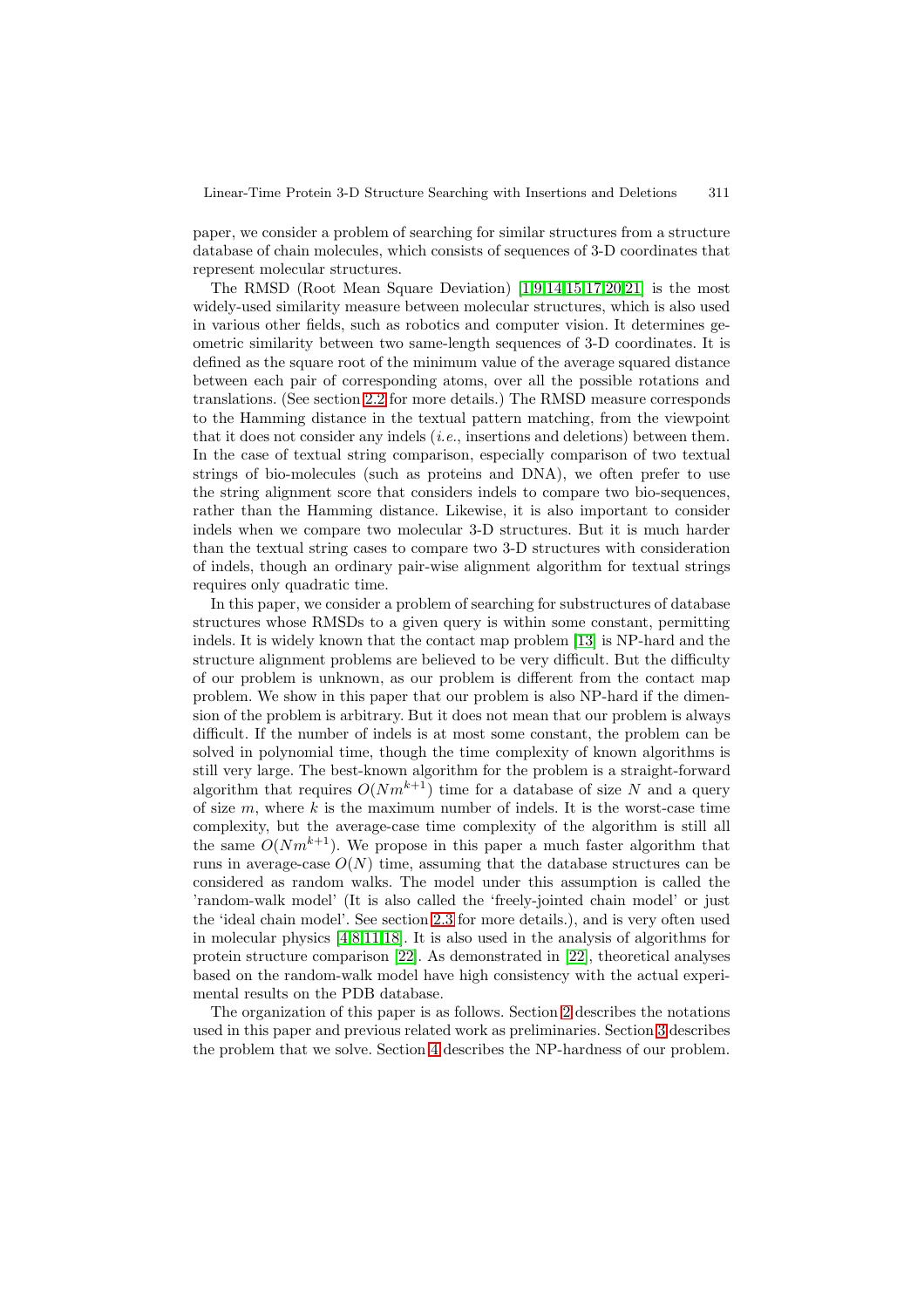Section 5 describes our new algorithm and the computational time analysis of the algorithm. Section 6 concludes our results.

# **2 P[rel](#page-6-0)iminaries**

## **2.1 Notations and [D](#page-8-0)efinitions**

A chain molecule **S** whose *i*-th 3-D coordinates (vector) is  $s_i$  is noted as  $\mathbf{S} = (\mathbf{s}_1, \mathbf{s}_2, \dots, \mathbf{s}_n)$ . The length n of **S** is denoted by  $|\mathbf{S}|$ . A structure  $\mathbf{S}[i..j] =$  $(s_i, s_{i+1},..., s_j)$   $(1 \leq i \leq j \leq n)$  is called a *substructure* of **S**. A structure  $\mathbf{S}' = (\mathbf{s}_{a_1}, \mathbf{s}_{a_2}, \dots, \mathbf{s}_{a_\ell}) \ (1 \leq a_1 < a_2 < \dots < a_\ell \leq n)$  is called a *subsequence structure* of **S**. **S** is also called a k-*reduced subsequence structure* of **S**, where k = |**S**|−|**S** |. R · **S** denotes the structure **S** rotated by the rotation matrix R, *i.e.*,  $R \cdot S = (Rs_1, Rs_2, \ldots, Rs_n)$ . |*v*| denotes the norm of the vector *v*. 0 denotes the zero vector.  $\langle x \rangle$  denotes the expected value of x.  $Prob(X)$  denotes the probability of the event  $\mathcal{X}$ .

#### **2.2 RMSD: Root Mean Square Deviation**

<span id="page-2-0"></span>The RMSD (root mean square deviation)  $[1,9,14,15,20,21]$  is the most widelyused geometric similarity measure between two sequences of 3-D coordinates. The RMSD between two 3-D coordinates sequences  $S = (s_1, s_2, \ldots, s_n)$  and  $T =$  $(\boldsymbol{t}_1, \boldsymbol{t}_2, \ldots, \boldsymbol{t}_n)$  is defined as the minimum value of  $\sqrt{\frac{1}{n} \sum_{i=1}^n |\boldsymbol{s}_i - (R \cdot \boldsymbol{t}_i + \boldsymbol{v})|^2}$ over all [t](#page-9-7)he possible rotation matrices  $R$  [and](#page-9-6) t[ran](#page-10-1)[slat](#page-10-2)ion vectors  $v$ . Let  $RMSD(\mathbf{S}, \mathbf{T})$  denote the minimum value.  $RMSD(\mathbf{S}, \mathbf{T})$  can be computed in  $O(n)$  time [1,9,14,15]. Note that the RMSD can be defined in any other dimensions, by considering the above vectors and matrices are in any d-dimensions.

## **2.3 Ran[do](#page-9-4)[m](#page-9-5)[-](#page-9-6)[Wal](#page-9-7)k Model for Chain Molecules**

<span id="page-2-1"></span>The *random-walk model* (also called the *freely-jointed chain model*, or just the *ideal chain model*), is a very widely used simple model for analyzing behavior of chain molecules in molecular physics [4,8,11,18]. The model is also used for analyzing the computational time complexities of algorithms for protein structures [22]. In the model, we assume that the chain molecules can be considered as random walks. The model ignores many physical/chemical constraints, but it is known to reflect the behavior of real m[ol](#page-9-9)[ec](#page-9-10)[ule](#page-9-11)[s v](#page-10-3)ery well. In fact, experiments in [22] showed high consistency between the experimental results obtained from the P[DB](#page-10-4) database and the theoretical results deduced from the random-walk model. Consider a chain molecule  $S = (s_0, s_2, \ldots, s_n)$  of length  $n + 1$ , in which the distance between any two adjacent atoms is fixed to some constant  $r$ .<sup>1</sup> In the ra[ndom](#page-10-4)-walk model, a bond between two adjacent atoms, *i.e.*,  $\mathbf{b}_i = \mathbf{s}_{i+1} - \mathbf{s}_i$ , is

<span id="page-2-2"></span>In the case of proteins, the distance between two adjacent  $C_{\alpha}$  atoms is fixed to 3.8Å. We can let  $r = 1$  by considering the distance between two adjacent ato[ms](#page-2-2) as the unit of distance.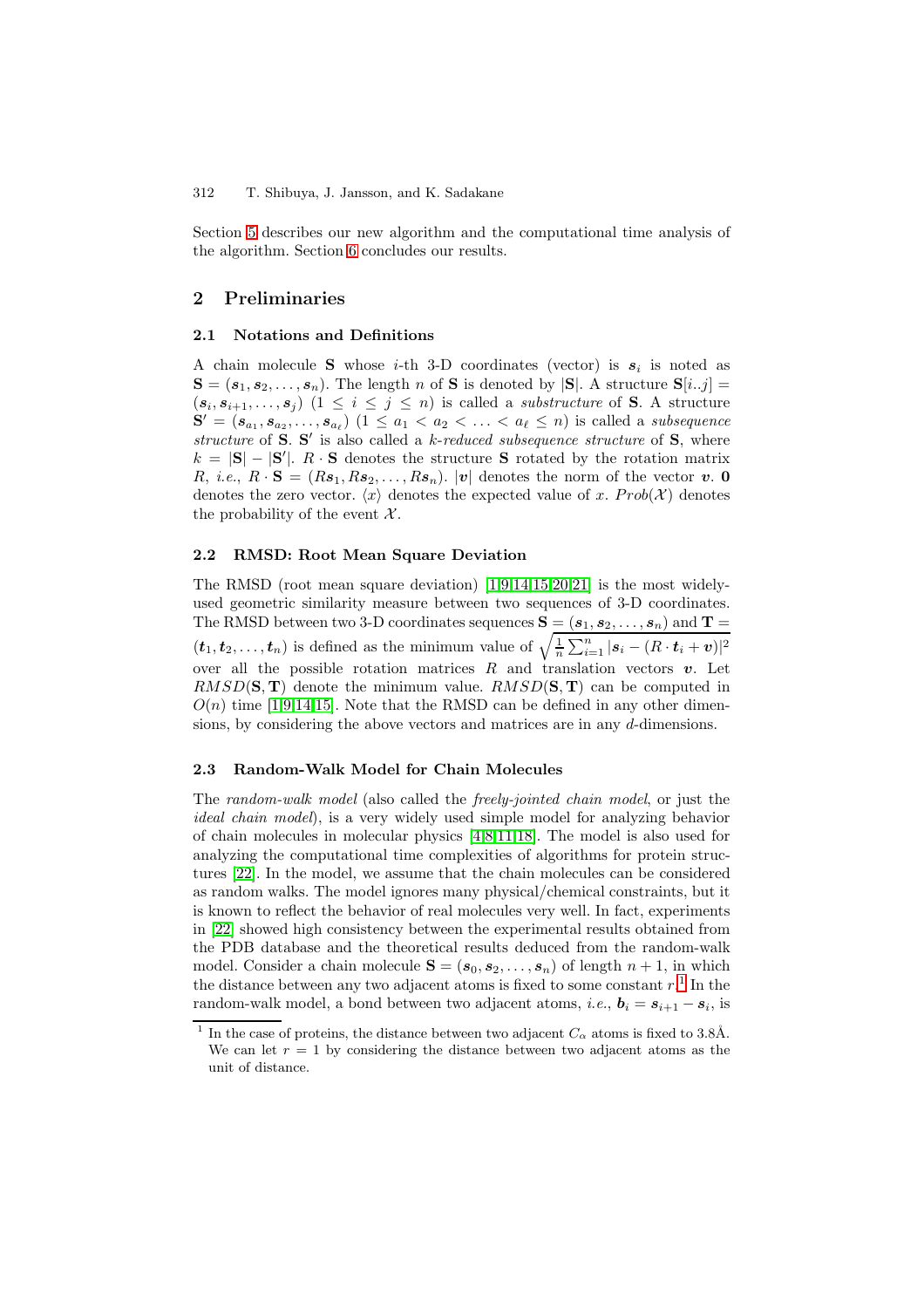considered as a random vector that satisfies  $|\boldsymbol{b}_i| = r$ , and  $\boldsymbol{b}_i$  is considered to be independent from any other bond  $\mathbf{b}_j$  ( $j \neq i$ ).

#### **2.4 Shibuya's Lower Bound of the RMSD [22]**

<span id="page-3-1"></span>Let  $\mathbf{U}^{left}$  denote  $(\mathbf{u}_1, \mathbf{u}_2, \dots, \mathbf{u}_{\lfloor \ell/2 \rfloor})$  and  $\mathbf{U}^{right}$  denote  $(\bm{u}_{\lfloor \ell/2 \rfloor+1}, \bm{u}_{\lfloor \ell/2 \rfloor+2}, \ldots, \bm{u}_{2 \cdot \lfloor \ell/2 \rfloor})$  for a structure  $\mathbf{U} = (\bm{u}_1, \bm{u}_2, \ldots, \bm{u}_\ell)$ . Let  $G(\mathbf{U})$ denote the centroid of the structure **U**, *i.e.*,  $G(\mathbf{U}) = \frac{1}{\ell}$ ŕ  $i.e., G(\mathbf{U}) = \frac{1}{\ell} \sum_{i=1}^{\ell} \mathbf{u}_i$ . Let  $F(\mathbf{U})$  denote  $|G(\mathbf{U}^{left}) - G(\mathbf{U}^{right})|/2$ , and let  $D(\mathbf{S}, \mathbf{T})$  denote  $\sqrt{2 \cdot |\mathbf{S}^{left}|/|\mathbf{S}|} \cdot |F(\mathbf{S}) - F(\mathbf{T})|}$ for two structures such that  $|\mathbf{S}| = |\mathbf{T}|$ . Shibuya proved in [22] that  $D(\mathbf{S}, \mathbf{T})$  is always smaller than or equal to RMSD(**S**, **T**). In [22], he also proved the following lemma:

**Lemma 1 (Shibuya [22]).** *The probability*  $Prob(D(S, T) < c)$  *is in*  $O(c/\sqrt{n})$ *, wh[er](#page-10-4)e*  $n = |\mathbf{S}| = |\mathbf{T}|$ *, under the assumption [tha](#page-10-4)t either* **S** *or* **T** *follows the random-walk model.*

## <span id="page-3-2"></span>**3 The** *k***-Indel 3[-D](#page-10-4) Substructure Search Problem**

From now on, we deal with the following problem.

<span id="page-3-0"></span>k**-Indel 3-D Substructure Search Problem:** We are given a text structure **P** of size N and a query structure **Q** of size  $m$   $(1 \lt m \leq N)$ , both of which are represented by 3-D coordinates sequences of the residues. We are also given a constant positive real c and a small constant positive integer  $k \ (\& \ll m)$ . The problem is to find all the positions  $i (1 \leq i \leq N-m+k+1)$  such that the RMSD between some  $k'$ -reduced subsequence structure of **Q** and some  $k''$ reduced subsequence structure of  $P[i..i - k' + k'' + m - 1]$  is at most c, for some non-negative integers k' and k'' (k' + k''  $\leq k$ , k'' – k'  $\leq N - m - i + 1$ ).

If there exists some triple set  $\{i, k', k''\}$  that satisfies the above condition, we say that **Q** matches with  $P[i..i - k' + k'' + m - 1]$  with threshold c and (at most)  $k' + k''$  indels. Usually, c is set to a constant proportional to the distance between two adjacent residue coordinates in the molecular structures. In the case of protein structures, c is often set to  $1-2\text{\AA}$ , while the distance between two adjacent  $C_{\alpha}$  atoms is 3.8Å. Usual structure databases may contain more than 1 structures, but problems against the databases with multiple structures can be reduced to the above single-text problem by just concatenating all the structures into a single long text structure and ignoring matches that cross over the boundaries of two concatenated structures.

The same problem without indels, *i.e.*, the problem in case  $k = 0$ , is studied very well. If we directly apply the Kabsch's algorithm [14,15] introduced in section 2.2, the problem without indels can be solved in  $O(Nm)$  time. For the problem, Schwartz and Sharir [20] proposed an algorithm based on the fast Fourier transform technique that runs in  $O(N \log m)$  time.<sup>2</sup> Recently, Shibuya [22]

<sup>&</sup>lt;sup>2</sup> The [or](#page-9-6)iginal algori[t](#page-9-7)hm runs in  $O(N \log N)$  time. See [22] for t[he](#page-9-7) technique to improve it [into](#page-2-0)  $O(N \log m)$ .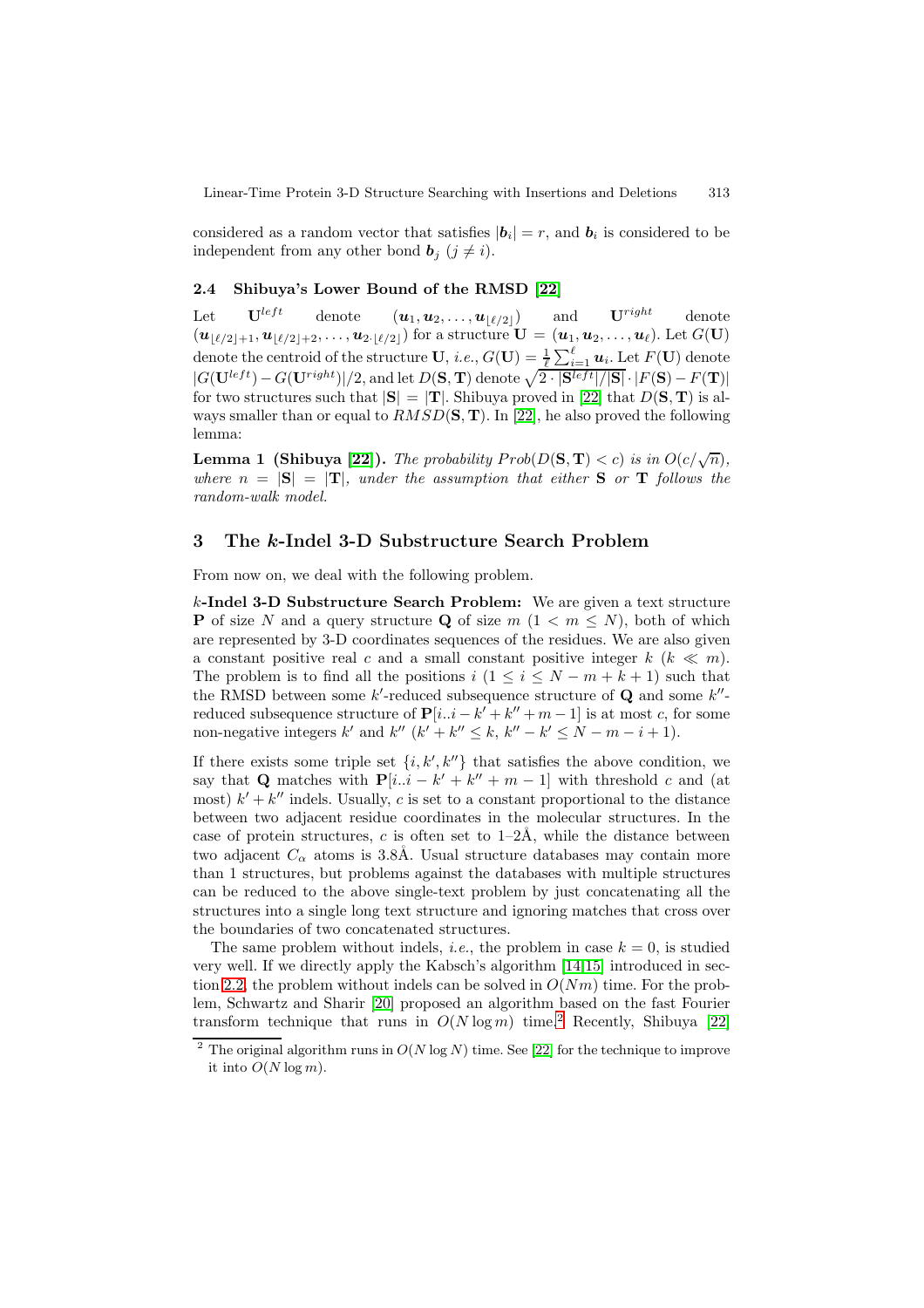proposed a breakthrough average-case (expected) linear-time algorithm, assuming that the text structures follow the random-walk model. He showed that his algorithm is much faster than other algorithms also in practice. Moreover he showed that the experimental results on the whole PDB database agrees with the theoretical analysis based on the random-walk model. But none of these algorithms considers any indels.

On the other hand, there have been almost no algorithmic study for cases  $k > 0$ , due to the difficulty of the problem, though the problem is very important. The difficulty of the problem is not well known, though the problem is similar to the famous contact map problem, which is known to be NP-hard [13]. In section 4, we will show that the problem is NP-hard, in case the dimension of the problem is arbitrary.

According to section 2.2, the RMSD between two structures of size  $m$  can be computed in  $O(m)$  time. The possible number of subsequence structure[s to](#page-9-8) be compar[ed](#page-4-0) in the k-indel 3-D substructure search problem is less than  $2m+k\ddot{C}_k \cdot N$ , which is in  $O(Nm^k)$ . Thus, our problem can be computed in  $O(Nm^{k+1})$  time, either in the worst-cas[e an](#page-2-0)alysis or in the average-case analysis. As far as we know, it is the best-known time complexity, and there have been known no algorithms other than the above straight-forward algorithm. But it also means that the problem can be computed in polynomial time, in case the number of indels is bounded by some constant. In section 5, we will propose the first algorithm with better average-case time complexity, *i.e.*,  $O(N)$ , for the above problem in case the number of the indels is at most some constant, which is a substantial improvement for the problem. Note that the worst-case time complexity of our algorithm is still the same as the above [st](#page-6-0)raight-forward algorithm. Note also that our analysis of the average-case time complexity is based on the assumption that the text structure follows the random-walk model,<sup>3</sup> like the analyses in [22].

## **4 An NP-Hardness Result**

Consider the following variant of the k-indel 3-D subs[tr](#page-4-1)ucture search probl[em.](#page-10-4)

<span id="page-4-0"></span>k**-Indel Structure Comparison Problem:** We are given two structures **P** and  $Q$ , both of whose lengths are  $n$ . Find a  $k$ -reduced subsequence structure  $P'$  of P and a k-reduced subsequence structure  $Q'$  of  $Q$ , such that the RMSD between  $P'$  and  $Q'$  is at most some given threshold c.

It is trivial that the  $k$ -indel structure comparison problem is in the class NP, as the correctness of any instance can be checked in linear time. Moreover, it is also trivial that the k-indel 3-D substructure search problem is at least as difficult as the  $k$ -indel comparison problem in 3-D, and the  $k$ -indel 3-D substructure search problem is NP-hard if the k-indel structure comparison problem in 3- D is NP-complete. The two problems can be extended to the problems in any

<span id="page-4-1"></span><sup>&</sup>lt;sup>3</sup> We give this random-walk assumption only on the database structures, and we give no assumption on the query structures.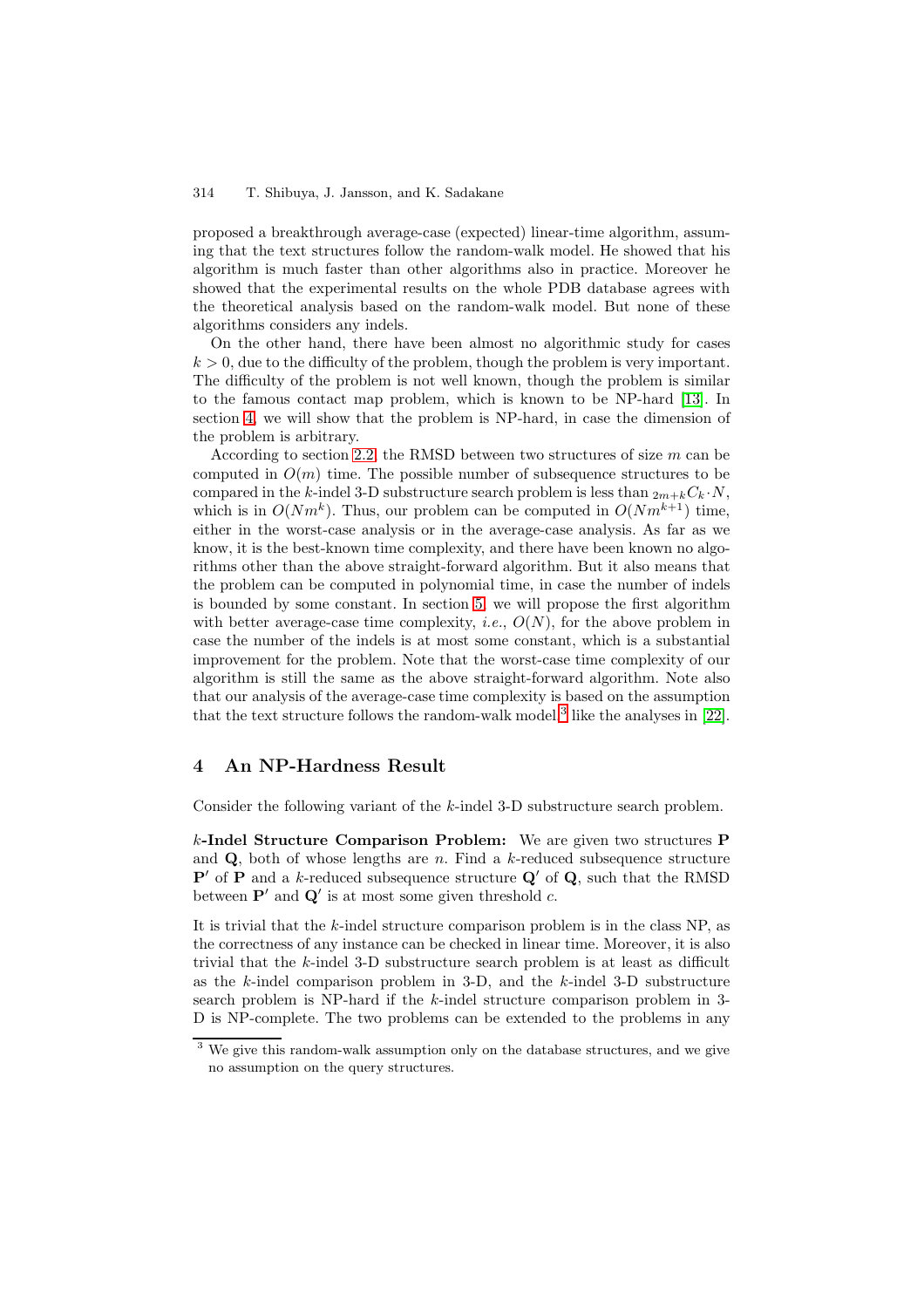dimensional space. From now on, we show the k-indel structure comparison problem in arbitrary dimension is NP-complete, by reduction from the following  $k$ -cluster problem (or the densest  $k$ -subgraph problem), whose decision problem is known to be NP-complete [6].

k**-Cluster Problem (Densest** k**-Subgraph Problem):** Given a graph G =  $(V, E)$ , find a size k subset of V such that the number of edges induced by the subset is the largest.

Let  $V = \{v_1, v_2, \ldots, v_n\}$ . Consider an arbitrary subset  $V' = \{v_{g_1}, v_{g_2}, \ldots, v_{g_k}\}$  of V, where  $g_1 < g_2 < \ldots < g_k$ , and let x be the number of edges induced by V'.<br>There must evide a securing of points  $\mathbf{P}_{\text{max}}$  ( $\alpha$ ,  $\alpha$ ,  $\alpha$ ) in  $\alpha$ , dimension

There must exist a sequence of points  $\mathbf{P} = (\mathbf{p}_1, \mathbf{p}_2, \dots, \mathbf{p}_n)$  in  $n-1$  dimensional space, such that  $|\mathbf{p}_i - \mathbf{p}_j| = \alpha$  if  $\{v_i, v_j\} \in E$  and  $|\mathbf{p}_i - \mathbf{p}_j| = \beta$  if  $\{v_i, v_j\} \notin E$ , where  $\alpha$  and  $\beta$  are any constants that satisfy  $0 < \alpha < \beta < 2\alpha$ . Let **Q** be a sequence of *n* zero vectors  $(0,\ldots,0)$  in the same  $n-1$  dimensional space. Let  $\mathbf{P}_{V'} = (\mathbf{p}_{g_1}, \mathbf{p}_{g_2}, \dots, \mathbf{p}_{g_k})$ , and  $\mathbf{Q}_{V'}$  be a sequence of k zero vectors  $(\mathbf{0}, \dots, \mathbf{0})$  in the n  $\mathbf{Q}_{V'}$  dimensional grass. the  $n-1$  dimensional space.

It is well known that the translation of the two structures in 3-D is optimized when the centroids of the two structures are placed at the same position (*e.g.*, at the origin of the coordinates) [1,14], in computing the RMSD. It is also true in any dimensions d, which can be easily proved as follows. Consider two arbitrary d-dimensional structures  $S = (s_1, s_2, \ldots, s_n)$  and  $T = (t_1, t_2, \ldots, t_n)$ , and an arbitrary  $d$ -dimensional translation vector  $v$ . Then the following equation holds:

$$
\sum_{i=1}^{n} (\mathbf{s}_i - \mathbf{t}_i + \mathbf{v})^2 = n\{\mathbf{v} + \frac{\sum_{i=1}^{n} (\mathbf{s}_i - \mathbf{t}_i)}{n}\}^2 + \sum_{i=1}^{n} (\mathbf{s}_i - \mathbf{t}_i)^2 - \frac{\{\sum_{i=1}^{n} (\mathbf{s}_i - \mathbf{t}_i)\}^2}{n}.
$$
 (1)

Thus the translation is optimized when  $v = -\frac{\sum_{i=1}^{n}(s_i-t_i)}{n}$ . It means that the translation is optimized when the two structures are moved so that the centroids translation is optimized when the two structures are moved so that the centroids of the two structures are at the same position.

From now on, we consider computing the RMSD between  $\mathbf{P}_{V'}$  and  $\mathbf{Q}_{V'}$ . It is trivial that the centroid of  $\mathbf{Q}_{V'}$  is at the origin of the coordinates, and moreover  $\mathbf{Q}_{V'}$  does not change its shape by any rotation, as all the vectors in  $\mathbf{Q}_{V'}$  are zero vectors. Hence, we do not have to consider the optimization of the rotation for computing the RMSD between the two structures. Therfore we obtain the following equation:

$$
RMSD(\mathbf{P}_{V'}, \mathbf{Q}_{V'}) = \{ \sum_{i=1}^{k} (\mathbf{p}_{g_i} - \frac{\sum_{j=1}^{k} \mathbf{p}_{g_j}}{k})^2 / k \}^{1/2}
$$
  
= 
$$
\{ \sum_{i=1}^{k-1} \sum_{j=i+1}^{k} (\mathbf{p}_{g_i} - \mathbf{p}_{g_j})^2 / k \}^{1/2}
$$
  
= 
$$
\{ (\alpha^2 \cdot x + \beta^2 \cdot (\frac{k(k-1)}{2} - x)) / k \}^{1/2}
$$
 (2)

It means that  $RMSD(\mathbf{P}_{V'}, \mathbf{Q}_{V'})$  is smaller if x is larger, as  $0 < \alpha < \beta$ . Thus we can obtain the answer of the decision problem of the  $k$ -cluster problem by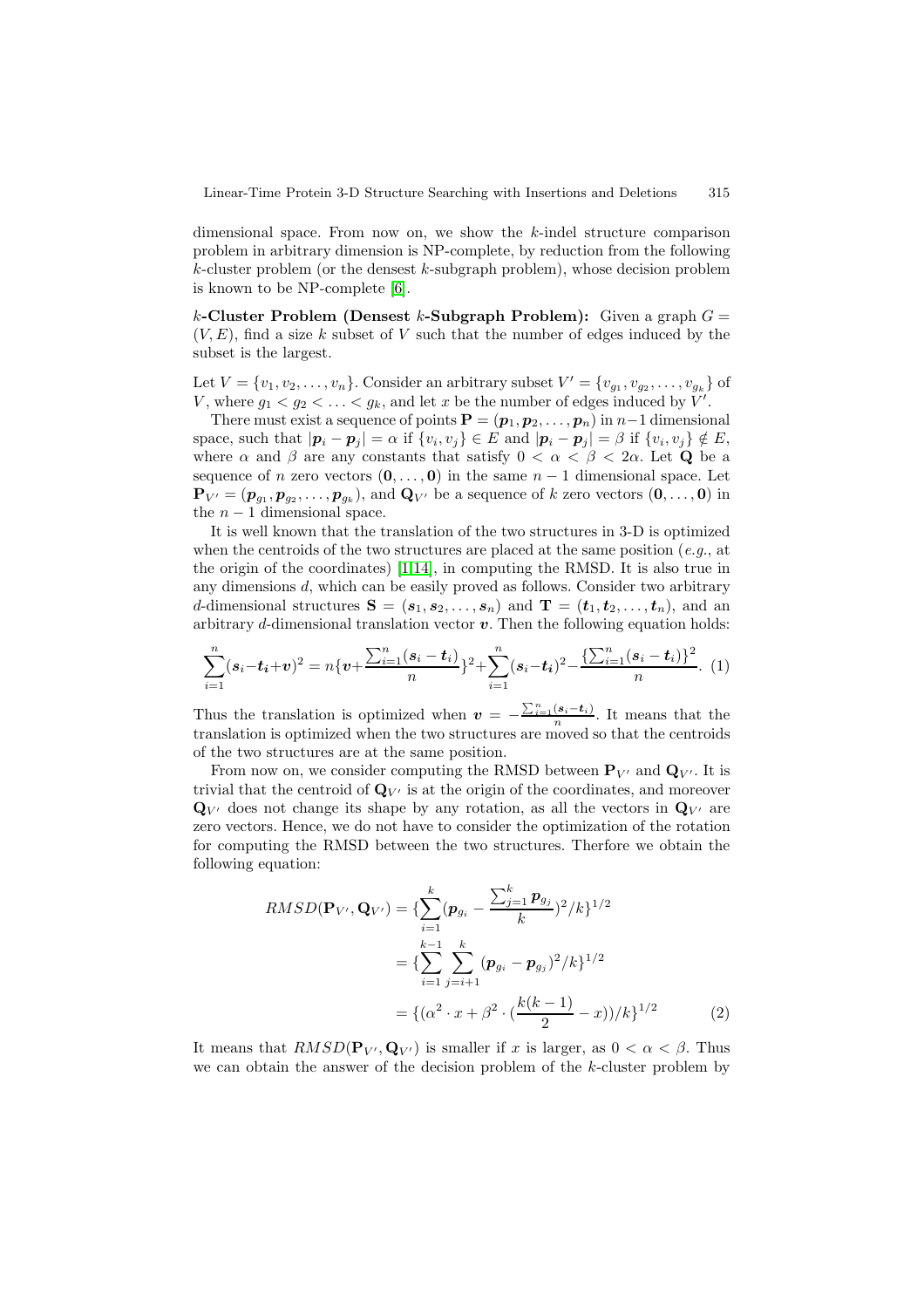solving the  $(n - k)$ -indel  $n - 1$  dimensional structure comparison problem on the two structures  $P$  and  $Q$ . Hence the  $k$ -indel structure comparison problem in arbitrary dimensional space is NP-complete, and consequently we conclude that the k-indel substructure search problem in arbitrary dimensional space is NP-hard:

**Theorem 1.** *The* k*-indel substructure search problem in arbitrary dimensional space is NP-hard.*

## **5 The New Linear Expected Time Algorithm**

#### **5.1 The Algorithm**

<span id="page-6-1"></span><span id="page-6-0"></span>To improve the performance of the algorithms for approximate matching of ordinary textual strings, we often divide the query into several parts to improve the query performance [19]. For example, in case we want to search for textual strings with  $k$  indels, we can efficiently enumerate candidates for the matches by dividing the query into  $k + 1$  substrings and finding the exact matches of these substrings, as at least one of the divided substrings must exactly match somewhere in the text. [Sim](#page-10-5)ilarly, we also divide the query 3-D structure into several substructures in our algorithm.

In our algorithm, we first divide the query **Q** of size m into  $3k+2$  equal-length substructures of size  $m' = \lfloor m/(3k+2) \rfloor$ . Note that k is the number of maximum indels defined in section 3, which is considered to be a small constant. We call each substructure a 'divided substructure'. Let  $\mathbf{Q}_j$  denote the j-th divided substructure, *i.e.*,  $\mathbf{Q}[(j-1)m'+1..j \cdot m']$ . We ignore the remaining part (*i.e.*,  $\mathbf{Q}[(3k+2)m'+1..m])$  in case m is not a multiple of  $3k+2$ .

Consider the case that **Q** [ma](#page-3-0)tches with  $P_i = P[i..i - k' + k'' + m - 1]$  with threshold c and (at most)  $k = k' + k''$  indels. Let  $\mathbf{Q}'$  and  $\mathbf{P}'_i$  denote the k'-<br>reduced subsequence structure of  $\mathbf{Q}$  and the k'' reduced subsequence structure reduced subsequence structure of  $Q$  and the  $k''$ -reduced subsequence structure of  $\mathbf{P}[i..i - k' + k'' + m - 1]$  respectively, such that  $RMSD(\mathbf{Q}', \mathbf{P}'_i) \leq c$ . Let  $\mathbf{Q}'_i$  donote the largest substructure of  $\mathbf{Q}'$  such that  $\mathbf{Q}'_i$  is a subsequence structure denote the largest substructure of **Q'** such that  $\mathbf{Q}'_j$  is a subsequence structure<br>of  $\mathbf{Q}_j$ . Let be denote the first index of  $\mathbf{Q}'$  in  $\mathbf{Q}'_j$  is a  $\mathbf{Q}' = \mathbf{Q}'_j [h_j, h_{j+1} - 1]$ of **Q**<sub>j</sub>. Let  $h_j$  denote the first index of **Q**'<sub>j</sub> in **Q**', *i.e.*, **Q**'<sub>j</sub> = **Q**'[ $h_j...h_{j+1} - 1$ ]<br>(*h*<sub>2</sub>,  $h_j = m - k' + 1$ ) Let  $\mathbf{P}' = \mathbf{P}'[h_j, h_{j+1} - 1]$  It is easy to see that there  $(h_{3k+2} = m - k' + 1)$ . Let  $\mathbf{P}'_{i,j} = \mathbf{P}'[h_j \dots h_{j+1} - 1]$ . It is easy to see that there are at least  $2k + 2$  pairs of subsequence structures  $\mathbf{Q}'_j$  and  $\mathbf{P}'_{i,j}$  such that  $\mathbf{Q}'_j = \mathbf{Q}_{i,j}$  and  $\mathbf{P}'_{i,j}$  is a substructure of  $\mathbf{P}_{i,j}$ . We call those (at least  $2k + 2$  pairs of)  $\mathbf{Q}_j$  and  $\mathbf{P}'_{i,j}$  is a substructure of  $\mathbf{P}_i$ . We call these (at least  $2k + 2$  pairs of) substructures 'ungapped substructures'. Notice that the least of the ungapped substructures 'ungapped substructures'. Notice that the length of the ungapped substructures is m'. Let the index of an ungapped structure  $\mathbf{P}'_{i,j}$  in  $\mathbf{P}_i$  be  $p_j$ , *i.e.*,  $\mathbf{P}' = \mathbf{P}_i[n, n_k + m'-1]$ . It is easy to see that  $|(i-1) \cdot m'+1-n_k| \leq k$ , as we  $\mathbf{P}'_{i,j} = \mathbf{P}_i[p_j \cdot p_j + m' - 1]$ . It is easy to see that  $|(j-1) \cdot m' + 1 - p_j| \le k$ , as we allow only at most k indels. Then, an inequality  $RMSD(\mathbf{Q}'_j, \mathbf{P}'_{i,j}) \leq c \cdot \sqrt{m/m'}$ <br>holds for ungapped substructures  $\mathbf{Q}'$  and  $\mathbf{P}'$  according to the following lemma: holds for ungapped substructures  $\mathbf{Q}'_j$  and  $\mathbf{P}'_{i,j}$ , according to the following lemma:

**Lemma 2.** *Consider a pair of two structures*  $S = (s_1, s_2, \ldots, s_n)$  *and*  $T =$  $(\mathbf{t}_1, \mathbf{t}_2, \ldots, \mathbf{t}_n)$ , both of whose length is n. Let  $\mathbf{S}' = (\mathbf{s}_{a_1}, \mathbf{s}_{a_2}, \ldots, \mathbf{s}_{a_n})$  be *some subsequence structure of* **S***, and let*  $\mathbf{T}' = (\mathbf{t}_{a_1}, \mathbf{t}_{a_2}, \dots, \mathbf{t}_{a_{n'}})$ *. Then,*  $RMSD(\mathbf{S}', \mathbf{T}') \leq \sqrt{n/n'} \cdot RMSD(\mathbf{S}, \mathbf{T}).$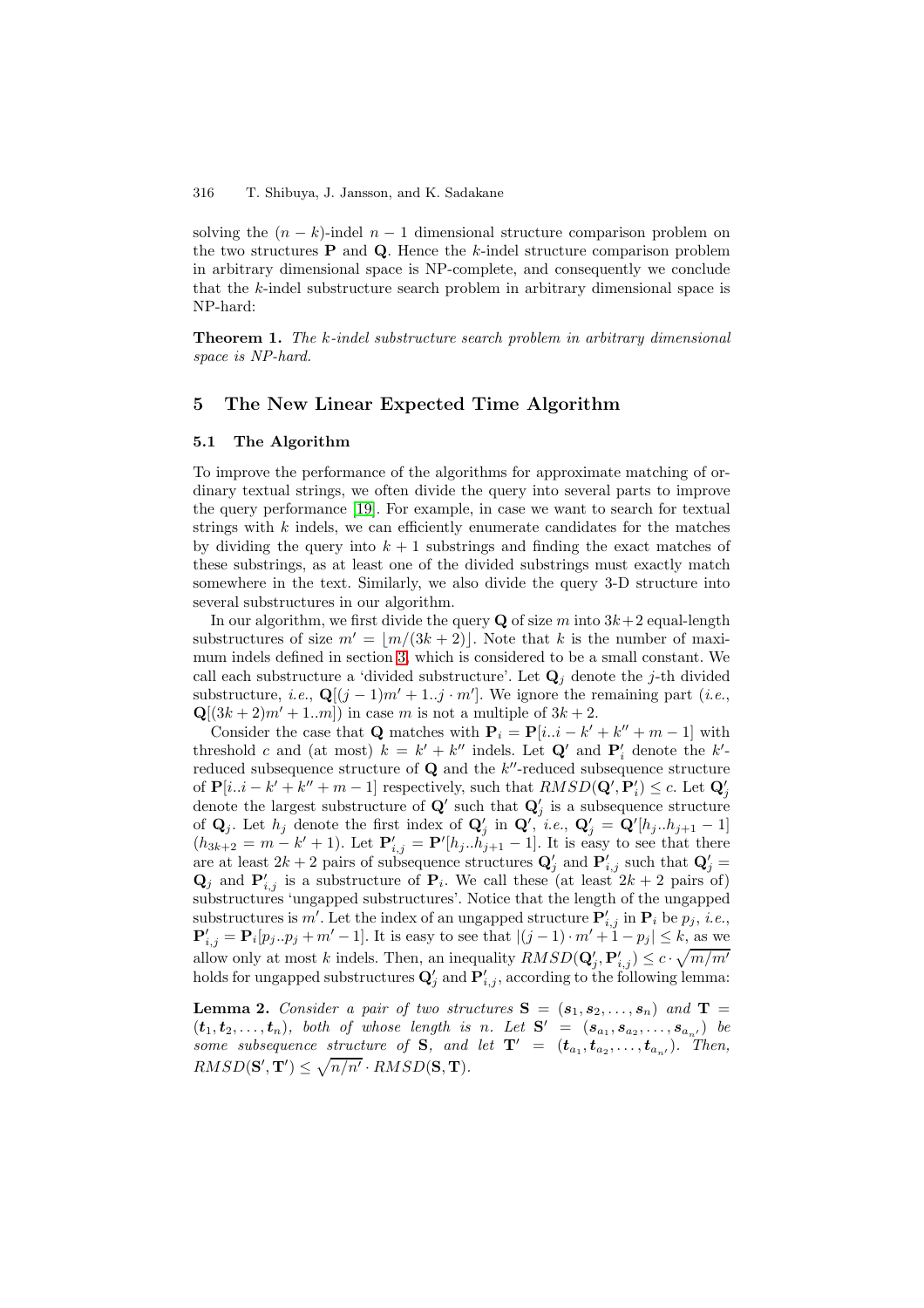*Proof.* According to the definition of the RMSD, the following inequality holds:

$$
RMSD(\mathbf{S}', \mathbf{T}') = \min_{R, \mathbf{v}} \sqrt{\frac{1}{n'} \sum_{i=1}^{n'} |s_{a_i} - (R \cdot \mathbf{t}_{a_i} + \mathbf{v})|^2}
$$
  

$$
\leq \min_{R, \mathbf{v}} \sqrt{\frac{1}{n'} \sum_{i=1}^{n} |s_i - (R \cdot \mathbf{t}_i + \mathbf{v})|^2}
$$
  

$$
= \sqrt{n/n'} \cdot RMSD(\mathbf{S}, \mathbf{T}).
$$
 (3)

 $\Box$ 

In summary, at least  $2k + 2$  divided substructures  $\mathbf{Q}_j = \mathbf{Q}[(j-1)m' + 1..j \cdot m']$ (among the  $3k + 2$  divided substructures) must satisfy the following constraint:

– There must be some substructure  $P[\ell..\ell + m' - 1]$  of **P** such that  $RMSD(\mathbf{Q}'_j, \mathbf{P}[\ell..\ell+m'-1]) \leq c \cdot \sqrt{m/m'}$  and  $i+(j-1)m'-k \leq \ell \leq i+(i-1)m'+k$  $i + (j - 1)m' + k$ .

These  $2k + 2$  (or more) divided substructures must also satisfy the following weaker constraint, as an inequality  $D(S, T) \leq RMSD(S, T)$  holds for any pair of same-length structures **S** and **T** (see section 2.4 for the definition of  $D(\mathbf{S}, \mathbf{T})$ ).

**–** There must be some substructure  $P[\ell..\ell + m' - 1]$  of **P** such that  $D(\mathbf{Q}'_j, \mathbf{P}[\ell..\ell+m'-1]) \le c \cdot \sqrt{m/m'} \text{ and } i+(j-1)m'-k \le \ell \le i+(j-1)m'+k.$ 

We call the divided substructures that satisfy [the](#page-3-1) latter weaker constraint 'hit substructures' for the position i.

Based on the above discussions, we propose the following simple algorithm for the k-indel 3-D substructure problem.

### **Algorithm**

- 1. We first enumerate all the positions i in **P** such that there are at least  $2k+2$ hit substructures for the position i, by computing all the  $D(\mathbf{Q}_i, \mathbf{P}[i..i+m'-])$ 1) values for all the pairs of  $i$   $(1 \le i \le N - m' + 1)$  and  $j$   $(1 \le j \le 3k + 2)$ .
- 2. For each position  $i$  found in step 1, we check the RMSDs between all the pairs of  $k'$ -reduced subsequence structure of  $\mathbf{Q}$  and  $k''$ -reduced subsequence substructure of  $P[i..i + m - k' + k'' + m - 1]$  such that  $k' + k'' \leq k$  and  $k'' - k' \le N - m - i + 1$ . If any one of the checked RMSDs is smaller or equal to c, output i as the position of a substructure similar to the query **Q**.

In the next section, we analyze the average-case time complexity of the algorithm.

## **5.2 The Average-Case Time Complexity of the Algorithm**

For each  $\mathbf{Q}_i$  (whether it is a hit substructure or not), we can compute  $D(\mathbf{Q}_i, \mathbf{P}[i..i + m' - 1])$  for all  $i \ (1 \leq i \leq N - m' + 1)$  in total  $O(N)$  time,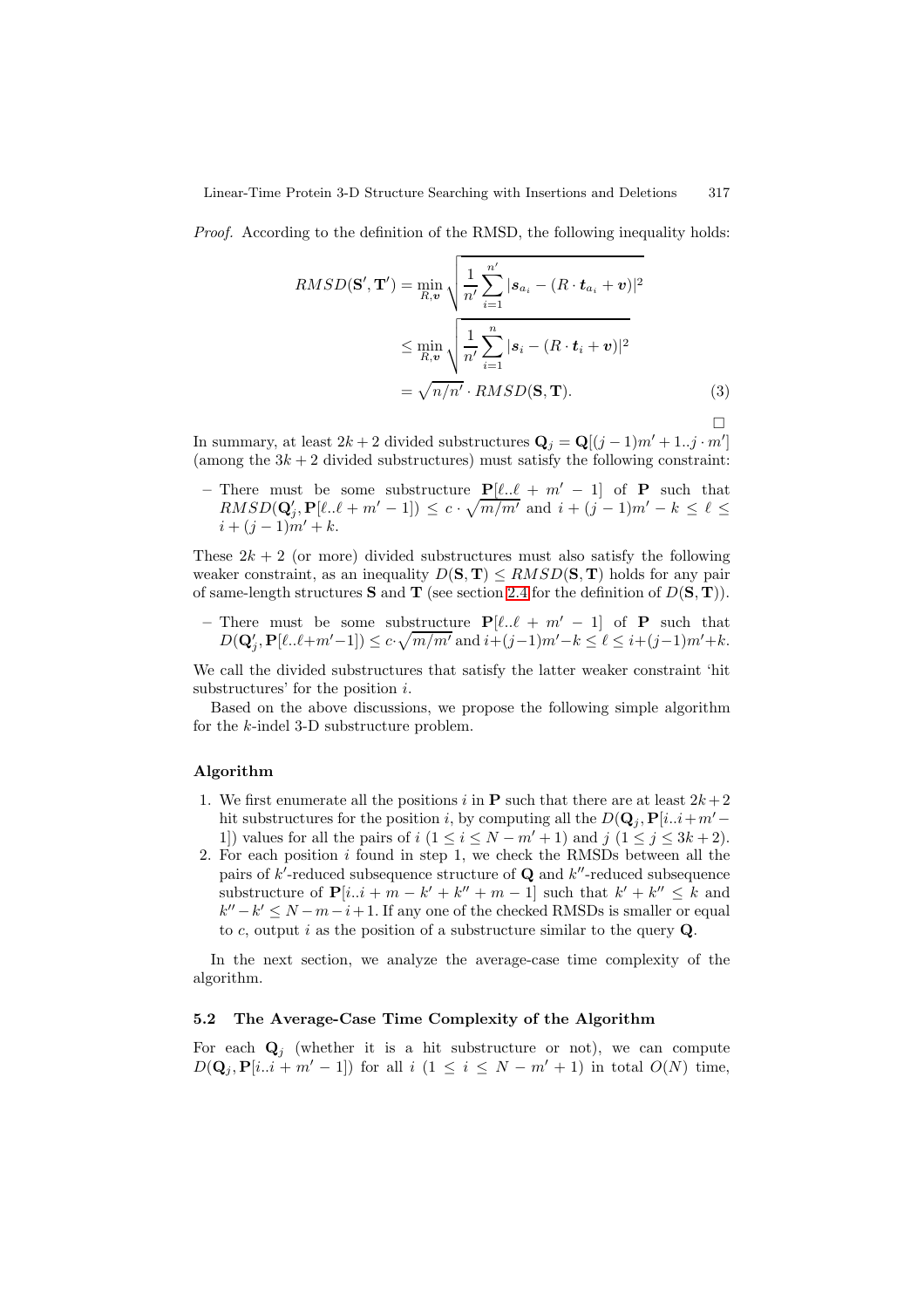as  $G(\mathbf{P}[i..i+m'-1])$  (*i.e.*, the centroid of  $\mathbf{P}[i..i+m'-1])$  can be computed in  $O(N)$  time for all i. Thus, we can execute the step 1 of the algorithm in section 5.1 in  $O(k^2 \cdot N)$  time, which is in  $O(N)$  as we consider k is a small fixed constant. Let  $N'$  denote the number of candidates enumerated in step 1 of the algorithm in section 5.1. As the number of pairs to check in step 2 for each position is less than  $_{2m+k}C_k$  (which is in  $O(m^k)$ ), and each RMSD can be computed in  $O(m)$  time, the computational complexity of step 2 is  $O(N'm^{k+1})$ . In total, the computational complexity of the algorithm is  $O(N + N'm^{k+1})$ . In the worst case, the algorithm [coul](#page-6-1)d be as bad as the naive  $O(Nm^{k+1})$ -time algorithm, as  $N'$  could be N at worst.

But, in the following, we show that  $\langle N' \rangle$  is only in  $O(N/m^{k+1})$  and consequently the average-case (expected) time complexity of the algorithm is astonishingly  $O(N)$ , under the assumption that **P** follows the random-walk model. According to Lemma 1 in section 2.4, the probability that a divided substructure  $\mathbf{Q}_i$  is a hit substructure for the position i is in  $O(k \cdot c \cdot \sqrt{m/m'}/\sqrt{m'}) =$  $O(c \cdot k^2/\sqrt{m})$ , under the random-walk assumption. Consider that the above probability can be bounded by  $a \cdot c \cdot k^2 / \sqrt{m}$  if m is large enough, where a is an appropriate constant. [T](#page-3-2)hen, the [prob](#page-3-1)ability that  $2k + 2$  of the  $3k + 2$  divided appropriate constant. Then, the probability that  $2\kappa + 2$  or the  $3\kappa + 2$  divided<br>substructures are hit substructures is  $O((a \cdot c \cdot k^2/\sqrt{m})^{2k+2} \cdot 3k+2C_{2k+2})$ , which<br>is in  $O(c^{2k+2} \cdot k^{5k+4}/m^{k+1})$ . Thus  $\langle N' \rangle$  is in following lemma holds, considering that both  $c$  and  $k$  are small fixed constants.

**Lemma 3.**  $\langle N' \rangle$  is in  $O(N/m^{k+1})$ .

Consequently the expected time complexity of the step 2 of the above algorithm is only in  $O(N)$ . (More precisely, it is  $O(c^{2k+2} \cdot k^{5k+4} \cdot N)$ , but we consider that both  $c$  and  $k$  are small fixed constants.) In conclusion, the total expected time complexity of the algorithm in section 5.1 is only  $O(N)$ , under the assumption that **P** follows the random walk model:<sup>4</sup>

**Theorem 2.** The total expected time complexity of our algorithm is  $O(N)$ , un*der the assumption that* **P** *follows the [rand](#page-6-1)om walk model.*

# **6 Concluding Remarks**

<span id="page-8-0"></span>We considered the  $k$ -indel 3-D substructure search problem, in which we search for similar 3-D substructures from molecular 3-D structure databases, with consideration of indels. We showed that the same problem in arbitrary dimensional space is NP-hard. Moreover, we proposed a linear expected time algorithm, under the assumption that the number of indels is bounded by a constant and the database structures follow the random-walk model. There are several open problems. First of all, the difficulty of our problem restricted to 3-D space is not known. As for our algorithm, its expected time complexity is  $O(N)$  for a database of size N, but its coefficient, *i.e.*,  $c^{2k+2} \cdot k^{5k+4}$ , is very large (*c* is the

<sup>4</sup> The same discussion can be done if the query **Q** follows the random walk model, instead of **P**.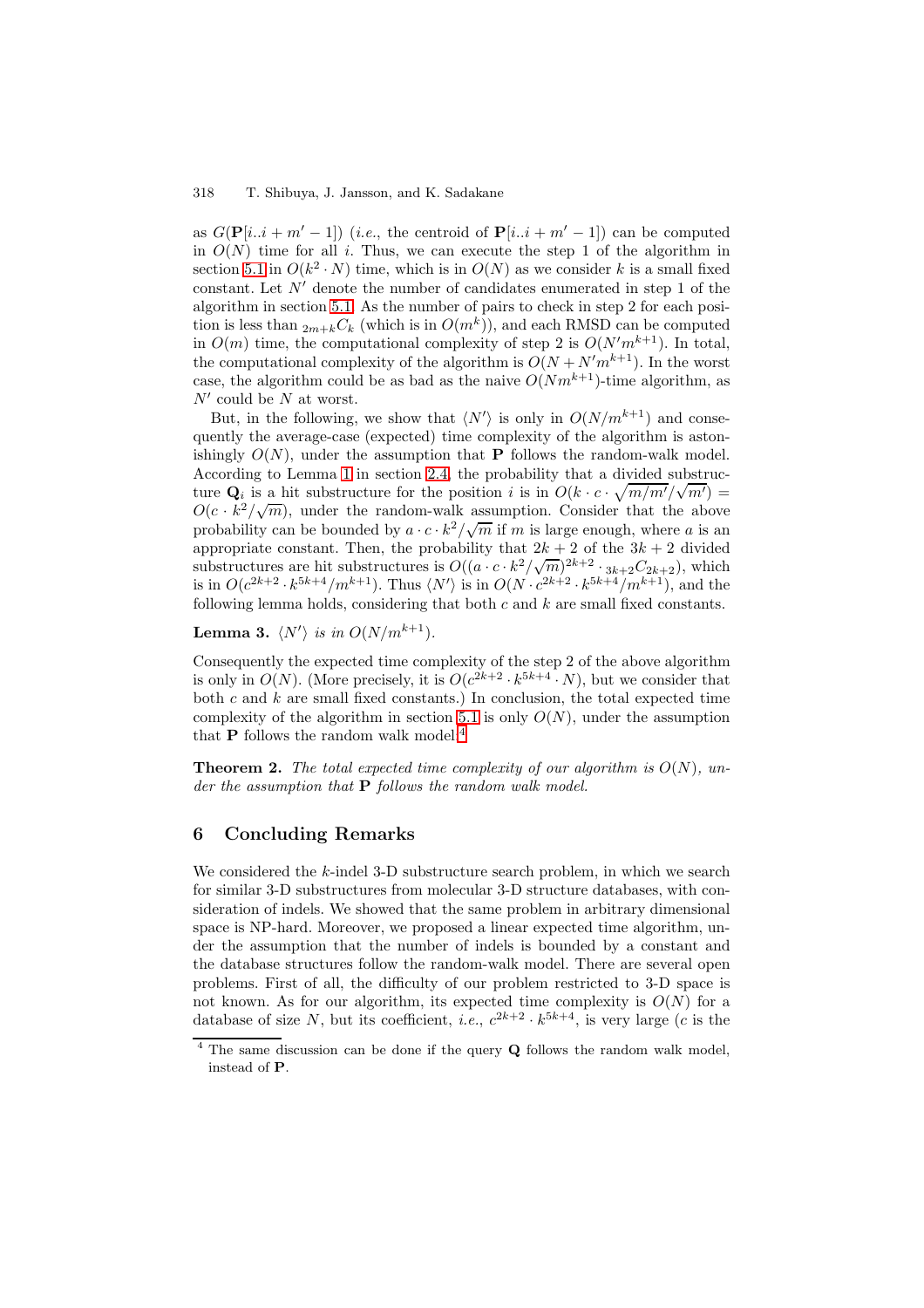threshold of the RMSD and  $k$  is the maximum number of indels, both of which we consider as constant numbers). It would be more practical if we can design algorithms with better coefficients. Another open problem is whether we can design a worst-case (deterministically) linear-time algorithm for our problem, though no worst-case linear-time algorithm is known even for the no-indel case.

**Acknowledgement.** This work was partially supported by the Grant-in-Aid from the Ministry of Education, Culture, Sports, Science and Technology of Japan. Jesper Jansson was supported by the Special Coordination Funds for Promoting Science and Technology.

## **References**

- <span id="page-9-4"></span>1. Arun, K.S., Huang, T.S., Blostein, S.D.: Least-squares fitting of two 3-D point sets. IEEE Trans Pattern Anal. Machine Intell. 9, 698–700 (1987)
- <span id="page-9-0"></span>2. Aung, Z., Tan, K.-L.: Rapid retrieval of protein structures from databases. Drug Discovery Today 12, 732–739 (2007)
- <span id="page-9-3"></span>3. Berman, H.M., Westbrook, J., Feng, Z., Gilliland, G., Bhat, T.N., Weissig, H., Shindyalov, I.N., Bourne, P.E.: The protein data bank. Nucl. Acids Res. 28, 235– 242 (2000)
- <span id="page-9-9"></span>4. Boyd, R.H., Phillips, P.J.: The Science of Polymer Molecules: An Introduction Concerning the Synthesis, Structure and Properties of the Individual Molecules That Constitute Polymeric Materials. Cambridge University Press, Cambridge (1996)
- 5. Cooley, J.W., Tukey, J.W.: An algorithm for the machine calculation of complex Fourier series. Math. Comput. 19, 297–301 (1965)
- 6. Corneil, D.G., Perl, Y.: Clustering and domination in perfect graphs. Discrete Appllied Mathematics 9(1), 27–39 (1984)
- 7. Dayantis, J., Palierne, J.-F.: Monte Carlo precise determination of the end-to-end distribution function of self-avoiding walks on the simple-cubic lattice. J. Chem. Phys. 95, 6088–6099 (1991)
- <span id="page-9-10"></span>8. de Gennes, P.-G.: Scaling Concepts in Polymer Physics. Cornell University Press (1979)
- <span id="page-9-5"></span>9. Eggert, D.W., Lorusso, A., Fisher, R.B.: Estimating 3-D rigid body transformations: a comparison of four major algorithms. Machine Vision and Applications 9, 272–290 (1997)
- <span id="page-9-1"></span>10. Eidhammer, I., Jonassen, I., Taylor, W.R.: Structure comparison and structure patterns. J. Computational Biology 7(5), 685–716 (2000)
- <span id="page-9-11"></span><span id="page-9-2"></span>11. Flory, P.J.: Statistical Mechanics of Chain Molecules. Interscience, New York (1969)
- 12. Gerstein, M.: Integrative database analysis in structural genomics. Nat. Struct. Biol., Suppl., 960–963 (2000)
- <span id="page-9-8"></span>13. Goldman, D., Istrail, S., Papadimitriou, C.H.: Algorithmic aspects of protein structure similarity. In: Proc. 40th Annual Symposium on Foundations of Computer Science, pp. 512–522 (1999)
- <span id="page-9-6"></span>14. Kabsch, W.: A solution for the best rotation to relate two sets of vectors. Acta Cryst. A32, 922–923 (1976)
- <span id="page-9-7"></span>15. Kabsch, W.: A discussion of the solution for the best rotation to relate two sets of vectors. Acta Cryst. A34, 827–828 (1978)
- 16. Kallenberg, O.: Foundations of Modern Probability. Springer, Heidelberg (1997)